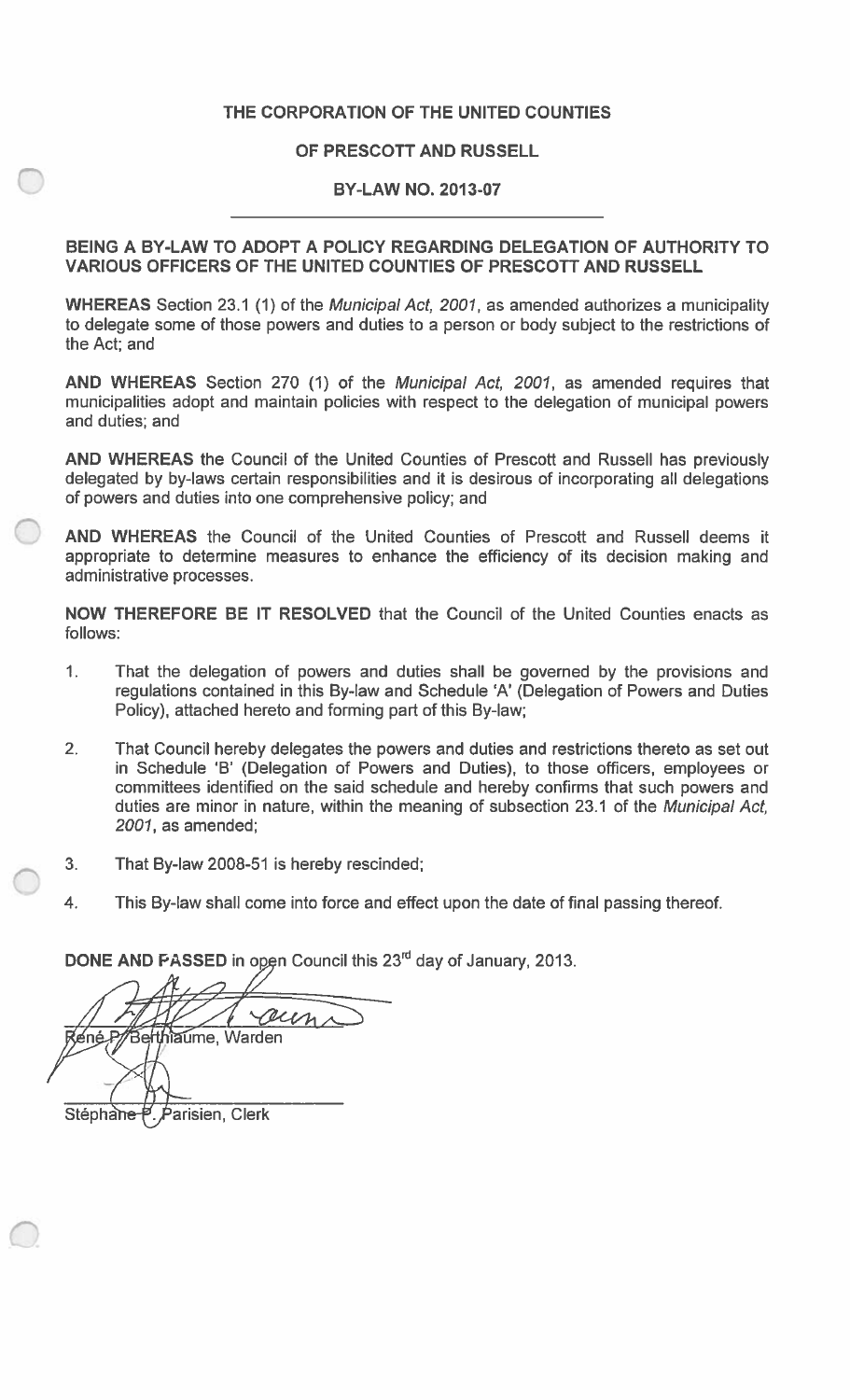## **SUBJECT**

Delegation of Powers and Duties of Council

## **PURPOSE**

This policy provides guidance regarding the scope of powers and duties that Council may delegate under its legislative and administrative authority and establishes principles governing such delegation.

Section 270 of the *Municipal Act, 2001,* as revised by Bill 130, requires that the United Counties adopt and maintain a policy with respect to the delegation of powers and duties.

### **DEFINITIONS**

DEFINITIONS<br>*Legislative Powers –* Includes all matters where Council acts in a legislative or quasi-judicial function including enacting by-laws, setting policies, and exercising decision-making authority.

Administrative Powers - Includes all matters required for the management of the corporation that do not involve discretionary decision-making.

### **POLICY STATEMENT**

Counties' Council will delegate its powers and duties in order to support efficient management of the upper tier municipal operations and ensuring that appropriate accountability and reporting is assigned to each delegation.

### **POLICY REQUIREMENTS**

Counties' Council supports the delegation of powers and duties to provide efficient management of Counties operations and respond to matters in a timely fashion according to the following principles:

- 1. All delegation of powers and duties shall be exercised by by-law.
- 2. Unless a power, duty or function of Council has been expressly delegated by by-law, all of the powers, duties and functions of Council remain with Council.
- 3. All delegation of powers and duties may be revoked at any time without notice.
- 4. <sup>A</sup> delegation of <sup>a</sup> power or duty under any by-law to any member of staff is also <sup>a</sup> delegation to a staff member who has been selected from time to time by the delegate to act in the capacity of the delegate in the delegate's absence.
- 5. Subject to Section 4, <sup>a</sup> person to whom <sup>a</sup> power, duty or function has been delegated by By-law has no authority to further delegate to another person any power, duty or function that has been delegated, unless such delegation is expressly permitted.
- 
- 6. In exercising any delegated authority, the delegate shall ensure the following:- Any expenditure related to the matter shall have been provided for in the current year's budget (or authorized by the Purchasing by-law);-
	- The scope of the delegated authority shall not be exceeded by the delegate;
	- The consistent and equitable application of Council policies and procedures;
	- Where required by the specific delegated authority, reports shall be submitted to Council advising of the exercise of a delegated authority and confirming compliance with the delegated authority and this policy;

#### **EFFECTIVE DATE**

This amended Policy took effect on January 23<sup>rd</sup>, 2013. It replaces the former policy that went into effect on August 19, 2008.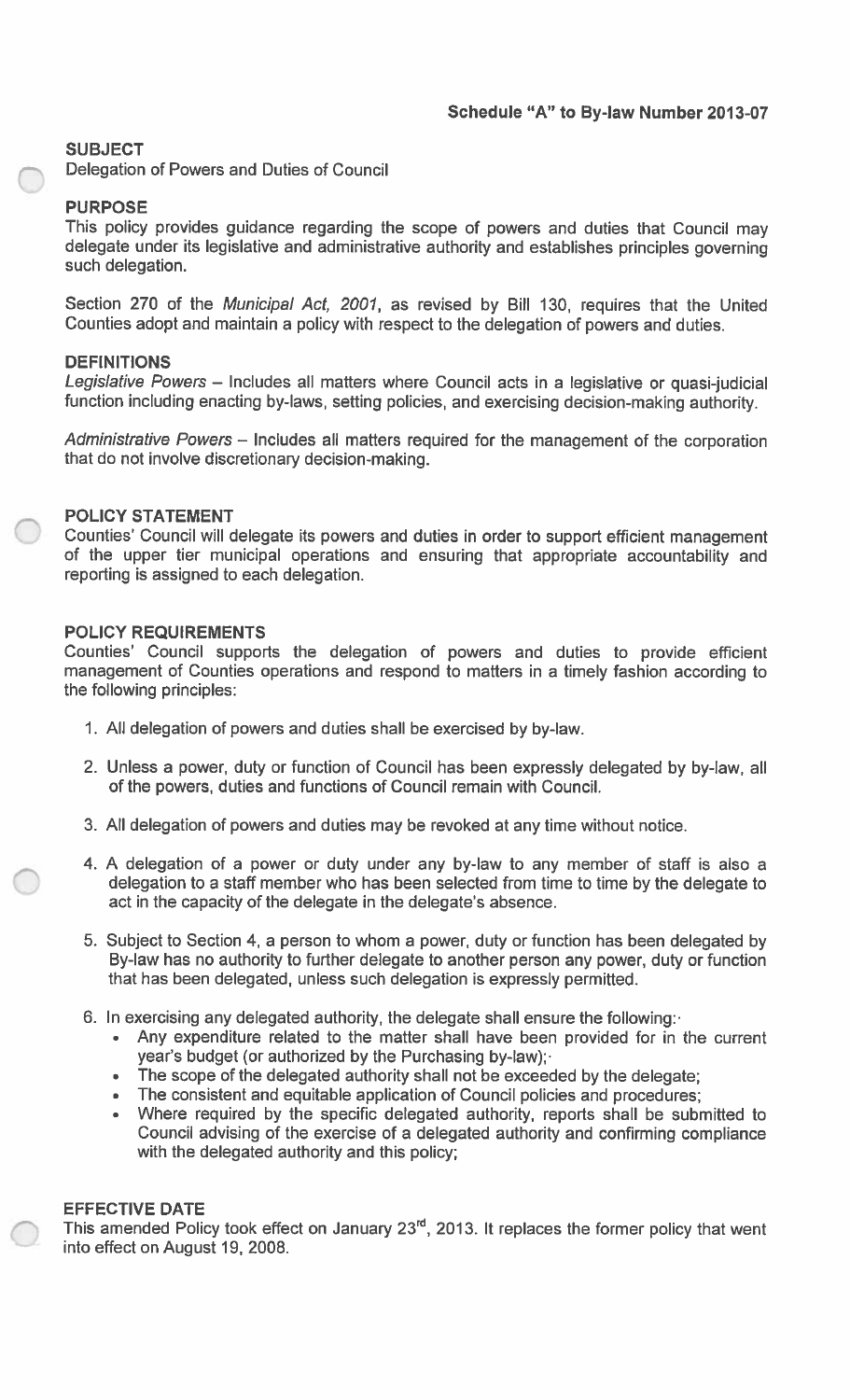# **LIST OF DELEGATED POWERS AND DUTIES**

| <b>Person or body</b><br>delegated            | <b>Description Powers/Duties Delegated</b>                                                                                                                                                                                                                                                                                                                                                                                                                                                                      |
|-----------------------------------------------|-----------------------------------------------------------------------------------------------------------------------------------------------------------------------------------------------------------------------------------------------------------------------------------------------------------------------------------------------------------------------------------------------------------------------------------------------------------------------------------------------------------------|
| <b>Warden and Clerk</b>                       | All matters pertaining to Counties' Council such as the execution of all by-<br>laws adopted by Counties' Council, execution of all committee reports and<br>council minutes, leases and agreements authorized by Counties' Council.                                                                                                                                                                                                                                                                            |
| <b>Chief Administrative</b><br><b>Officer</b> | The Chief Administrative Officer and Clerk shall exercise all powers and<br>duties of the CAO as set out in the Municipal Act, 2001.                                                                                                                                                                                                                                                                                                                                                                            |
|                                               | The CAO, senior official of the Corporation, provides organizational<br>leadership of staff and is responsible for the efficient and effective delivery<br>of services as set out in By-law No. 2006-16. The CAO is responsible for<br>carrying out the direction of Counties' Council. The CAO is tasked with<br>ensuring that all agreements and documents which are required to give<br>effect to the direction of Counties' Council are properly reviewed if required,<br>and completed in a timely manner. |
|                                               | The CAO is authorized to:<br>enter into service agreements for operational matters<br>$\bullet$<br>approve corporate administrative and financial policies<br>$\bullet$<br>execute agreements for land sale and/or land purchase and all<br>deeds, transfers and other documents required for the acquisition,<br>purchase, sale or exchange of any interest in land which have been<br>approved by Counties' Council<br>execute all leases or renewal of leases                                                |
|                                               | approve tenders & RFP contracts up to \$100,000 (as per Policy<br>۰<br>ADM-019)<br>all other authorisation and responsibilities in accordance with<br>۰<br>existing Procurement Policy ADM-019<br>approve payment to the Counties' Third Party Liability Insurer of any<br>$\bullet$                                                                                                                                                                                                                            |
|                                               | deductible limit provided under an insurance policy upon settlement<br>of any claim in excess of the deductible limit<br>execution of agreements or documents relating to matters or project<br>which been authorized by Counties' Council or specifically included<br>in the annual budget                                                                                                                                                                                                                     |
|                                               | No ongoing reporting to Council or Committees anticipated for agreements<br>that are administrative in nature or which are related to a project which has<br>otherwise been authorized by Counties' Council. However at least annually,<br>the CAO shall ensure that reports to Counties' Council or the relevant<br>Committee have been made on agreements that are not solely<br>administrative in nature.                                                                                                    |
| <b>Deputy Clerk</b>                           | The Deputy Clerk shall exercise all powers and duties of the Clerk as set<br>out in the Municipal Act and all other Act.                                                                                                                                                                                                                                                                                                                                                                                        |
|                                               | In the absence of the Clerk – all matters pertaining to Council, such as the<br>execution of by-laws, council minutes, or all matters relating to the Clerk's<br>Department.                                                                                                                                                                                                                                                                                                                                    |
|                                               | All such documents relating to the day to day work should be in accordance<br>with a list approved from time to time by the Chief Administrative Officer.                                                                                                                                                                                                                                                                                                                                                       |
| <b>Treasurer</b>                              | The Treasurer shall exercise all powers and duties of the treasurer as set<br>out in the Municipal Act.                                                                                                                                                                                                                                                                                                                                                                                                         |
|                                               | The Treasurer has authority to sign on financial matters and is authorized<br>to:                                                                                                                                                                                                                                                                                                                                                                                                                               |
|                                               | sign agreements to accept grants                                                                                                                                                                                                                                                                                                                                                                                                                                                                                |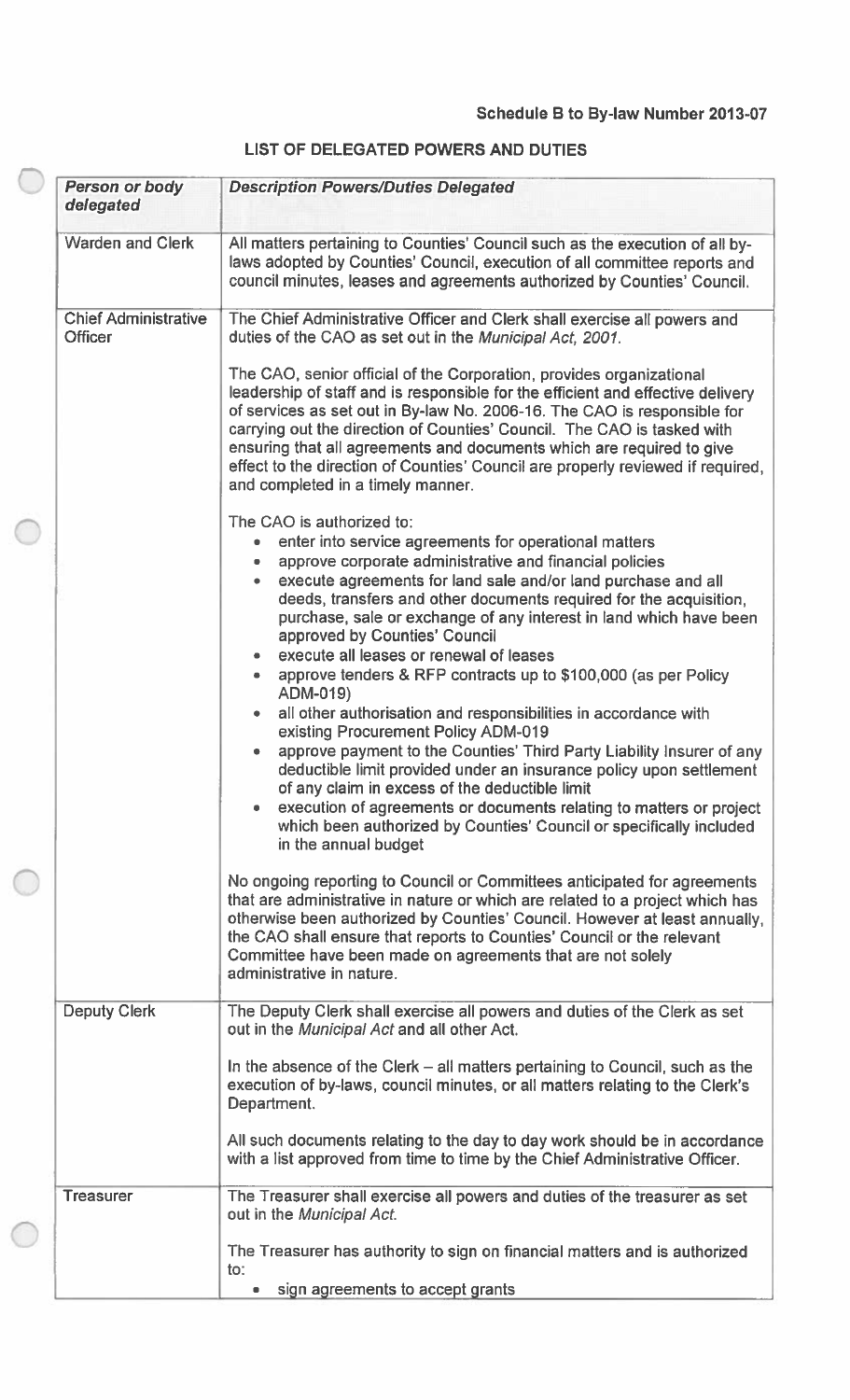|                                                        | enter into service agreements for operational matters (i.e. contracted<br>services)<br>execute documents pertaining to the financial activities of the<br>Corporation such as invoices, cheques requisitions, banking<br>documents, and financial agreements<br>complete applications to any ministry, agency, or fund for<br>compensation, funding or other forms of subsidy related to any<br>programs, operations or approved capital project, and subsequent<br>submissions, declarations or representations required for processing<br>the application of the receipt of funds.<br>execute agreements relating to the usual financial operations,<br>subject to the restrictions set out by the procurement policy and/or<br>other ministerial policies.<br>authorize the writing off of general accounts receivable which the<br>Treasurer has determined to be uncollectible which shall be reported<br>annually to the CAO. |
|--------------------------------------------------------|-------------------------------------------------------------------------------------------------------------------------------------------------------------------------------------------------------------------------------------------------------------------------------------------------------------------------------------------------------------------------------------------------------------------------------------------------------------------------------------------------------------------------------------------------------------------------------------------------------------------------------------------------------------------------------------------------------------------------------------------------------------------------------------------------------------------------------------------------------------------------------------------------------------------------------------|
|                                                        | No ongoing reporting anticipated for the signing of financial reports and day<br>to day activities.<br>All such documents relating to the day to day work, in accordance with a list<br>approved from time to time by the Chief Administrative Officer.                                                                                                                                                                                                                                                                                                                                                                                                                                                                                                                                                                                                                                                                             |
| <b>Deputy Treasurer</b>                                | The Deputy Treasurer shall exercise all powers and duties of the Treasurer<br>as set out in the <i>Municipal Act</i> and any other Act.                                                                                                                                                                                                                                                                                                                                                                                                                                                                                                                                                                                                                                                                                                                                                                                             |
|                                                        | In the absence of the Treasurer - all matters relating to the Treasurer.                                                                                                                                                                                                                                                                                                                                                                                                                                                                                                                                                                                                                                                                                                                                                                                                                                                            |
|                                                        | All such documents relating to the day to day work in accordance with a list<br>approved from time to time by the Treasurer.                                                                                                                                                                                                                                                                                                                                                                                                                                                                                                                                                                                                                                                                                                                                                                                                        |
| Economic<br>Development and<br><b>Tourism Director</b> | The Economic Development and Tourism Director is authorized to approve,<br>amend, extend and execute agreements relating to the usual operations of<br>the Economic and Development Tourism Department, provided that such<br>agreements are within the approved department's programs and objectives<br>and are within approved budget limits or form part of a project which has<br>otherwise been authorized by Council. Such agreements shall, where<br>deemed appropriate by the CAO, be reviewed by legal counsel.                                                                                                                                                                                                                                                                                                                                                                                                            |
|                                                        | These agreements and/or documents include, but are not limited to the<br>following:<br>service contracts<br>tenders & RFP contracts up to \$100,000 (as per Policy ADM-019)                                                                                                                                                                                                                                                                                                                                                                                                                                                                                                                                                                                                                                                                                                                                                         |
|                                                        | All such documents relating to the day to day work should be in accordance<br>with a list approved from time to time by the CAO.                                                                                                                                                                                                                                                                                                                                                                                                                                                                                                                                                                                                                                                                                                                                                                                                    |
|                                                        | No ongoing reporting to Council or Committees anticipated for agreements<br>that are administrative in nature or which are related to a project which has<br>otherwise been authorized by Council.                                                                                                                                                                                                                                                                                                                                                                                                                                                                                                                                                                                                                                                                                                                                  |
| <b>Emergency Services</b><br><b>Director</b>           | The Emergency Services Director has been delegated the following<br>administrative power:                                                                                                                                                                                                                                                                                                                                                                                                                                                                                                                                                                                                                                                                                                                                                                                                                                           |
|                                                        | • Call for Tenders/RFP's regarding the purchase of ambulances                                                                                                                                                                                                                                                                                                                                                                                                                                                                                                                                                                                                                                                                                                                                                                                                                                                                       |
|                                                        | The Emergency Services Director is authorized to approve, amend, extend<br>and execute agreements relating to the usual operations of the Emergency<br>Services Department, provided that such agreements are within the<br>approved department's programs and objectives and are within approved<br>budget limits or form part of a project which has otherwise been authorized<br>by Council. Such agreements shall, where deemed appropriate by the<br>CAO, be reviewed by legal counsel.                                                                                                                                                                                                                                                                                                                                                                                                                                        |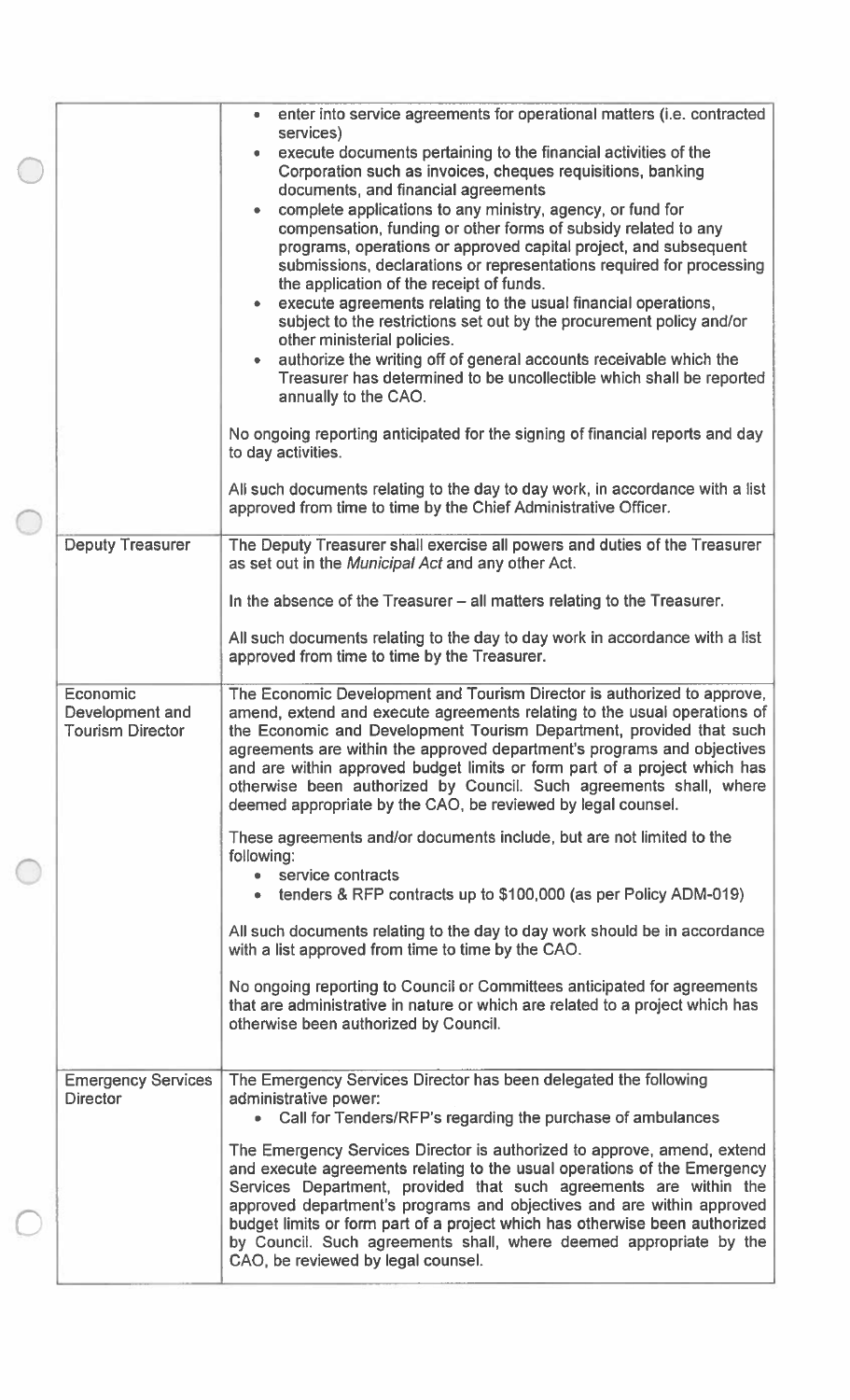|                                           | These agreements and/or documents include, but are not limited to the<br>following:<br><b>Emergency Deployment Plan</b><br>$\bullet$<br>Service Contracts (9-1-1 services, medical equipment, medical<br>supplies, communications, location of ambulance stations, uniform<br>purchase, uniform cleaning, vehicle maintenance, ambulance<br>stations maintenance, office supplies, garbage<br>Non-financial Agreements with colleges, hospital base, dispatch<br>centres<br>Agreements for EMS presence at fairs, events, displays, etc.<br>• Tenders & RFP contracts up to \$100,000 (as per Policy ADM-019)                                          |
|-------------------------------------------|--------------------------------------------------------------------------------------------------------------------------------------------------------------------------------------------------------------------------------------------------------------------------------------------------------------------------------------------------------------------------------------------------------------------------------------------------------------------------------------------------------------------------------------------------------------------------------------------------------------------------------------------------------|
|                                           | Ongoing reporting to the Emergency Services Committee when executing<br>agreements such as the 9-1-1 services, medical equipment, location of<br>ambulance stations, tenders & RFP contracts. No ongoing reporting<br>anticipated for agreements that are administrative in nature or which are<br>related to a project which has otherwise been authorized by Council.<br>All such documents relating to the day to day work should be in accordance<br>with a list approved from time to time by the CAO.                                                                                                                                            |
|                                           |                                                                                                                                                                                                                                                                                                                                                                                                                                                                                                                                                                                                                                                        |
| <b>Home Administrator</b>                 | The Home Administrator is authorized to approve, amend, extend and<br>execute agreements relating to the usual operations of the Prescott and<br>Russell Residence, provided that such agreements are within the approved<br>programs and objectives and within approved budget limits or form part of a<br>project which has otherwise been authorized by Council. Such agreements<br>shall, where deemed appropriate by the CAO, be reviewed by legal<br>counsel.                                                                                                                                                                                    |
|                                           | These agreements and/or documents include, but are not limited to the<br>following:<br>agreements for the purchase of services from physicians, nurses,<br>and other health care professionals<br>admission of persons to long term care facilities operated by the<br>Corporation, including both permanent and temporary admissions<br>service contracts (medical equipment & services, physiotherapy<br>services, rental equipment agreements, medical supplies, office<br>supplies, snow removal, garbage)<br>non-financial agreements with colleges<br>tenders & RFP contracts up to \$100,000 (as per Policy ADM-019)<br>$\qquad \qquad \bullet$ |
|                                           | All such documents relating to the day to day work should be in accordance<br>with a list approved from time to time by the CAO.<br>Ongoing reporting to the Home Committee when executing agreements<br>such as the purchase of services from health care professionals, service<br>contracts for medical equipment & services, tenders & RFP contracts. No<br>ongoing reporting anticipated for agreements that are administrative in<br>nature or which are related to a project which has otherwise been<br>authorized by Council.                                                                                                                 |
| <b>Human Resources</b><br><b>Director</b> | The Human Resources Director is authorized to approve, amend, extend<br>and execute agreements relating to the usual operations of the Human<br>Resources Department, provided that such agreements are within the<br>approved programs and objectives and are within approved budget limits or<br>form part of a project which has otherwise been authorized by Council.<br>Such agreements shall, where deemed appropriate by the CAO, be<br>reviewed by legal counsel.<br>These agreements and/or documents include, but are not limited to the                                                                                                     |
|                                           |                                                                                                                                                                                                                                                                                                                                                                                                                                                                                                                                                                                                                                                        |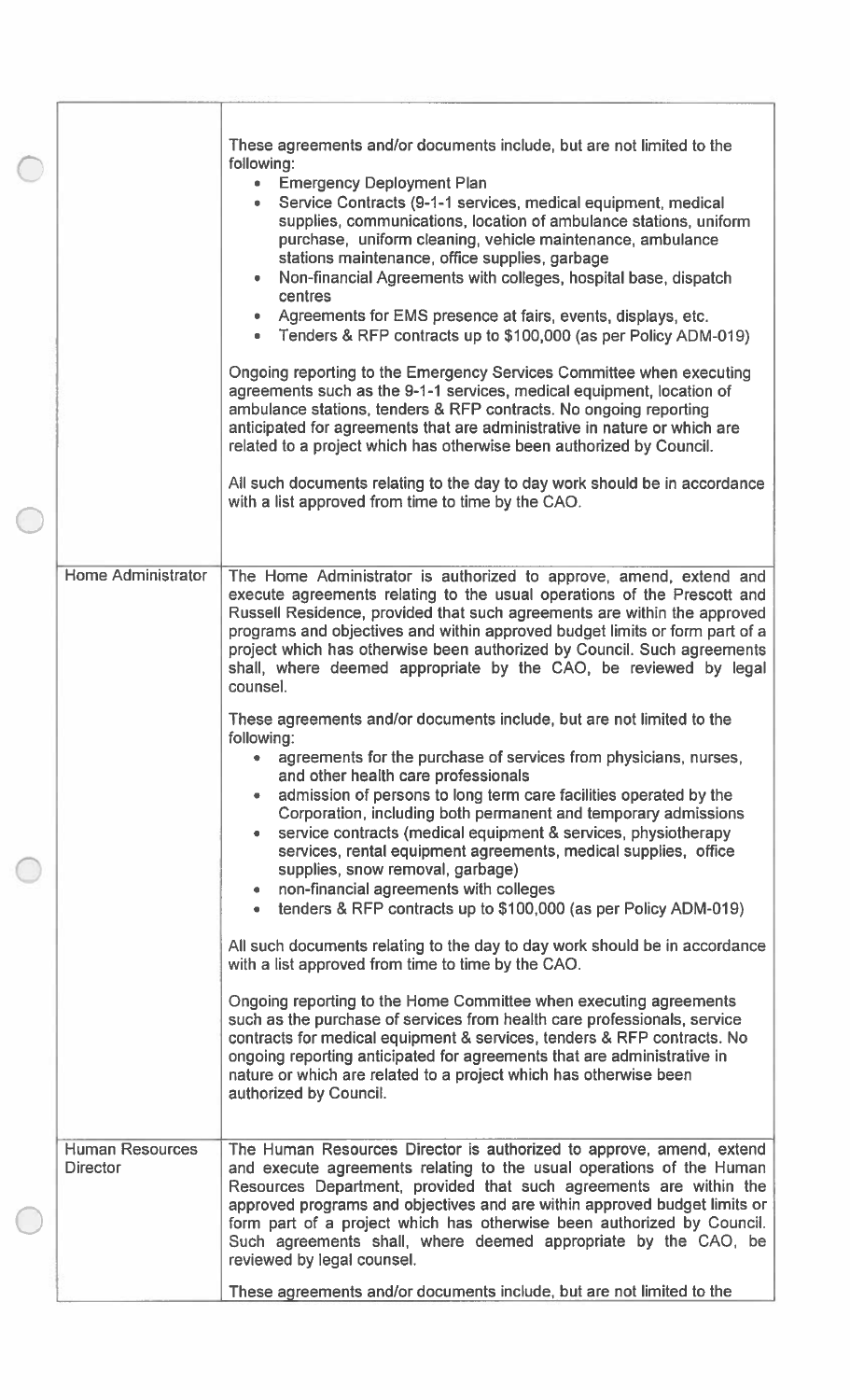|                                                   | following:<br>Ratify all collective agreements on behalf of the United Counties<br>$\bullet$<br>where the terms of the agreement are within the mandate approved<br>by Council<br>Authorized to make amendments to a collective agreement provided<br>that the wording is similar in terms or nature and remains consistent<br>with the existing collective agreement<br><b>Grievances</b><br>• Labour - letters of understanding<br><b>Arbitration settlements</b>                                    |
|---------------------------------------------------|--------------------------------------------------------------------------------------------------------------------------------------------------------------------------------------------------------------------------------------------------------------------------------------------------------------------------------------------------------------------------------------------------------------------------------------------------------------------------------------------------------|
|                                                   | Human Resources issues within budget and policy<br>$\bullet$ .<br>Tenders or RFP contracts up to \$100,000 - as per policy ADM-019<br>All such documents relating to the day to day work in accordance with a list<br>approved from time to time by the CAO.<br>No ongoing reporting to Committee or Council anticipated except for<br>collective agreements and working conditions for non-unionized staff.                                                                                           |
| Information<br><b>Technology</b><br>Manager       | The IT Manager is authorized to approve, amend, extend and execute<br>agreements relating to the usual operations of the Information Technology<br>Services, provided that such agreements are within the approved programs<br>and objectives and are within approved budget limits or form part of a<br>project which has otherwise been authorized by Council. Such agreements<br>shall, where deemed appropriate by the CAO, be reviewed by legal<br>counsel.                                       |
|                                                   | These agreements and/or documents include, but are not limited to the<br>following:<br>Lease agreements for IT equipment, postage, photocopiers, fax,<br>printers, etc.<br>Tenders or RFP contracts<br>Service contracts<br>Support and maintenance of computer software and hardware<br>Support and maintenance of telephone and internet services                                                                                                                                                    |
|                                                   | All such documents relating to the day to day work should be in accordance<br>with a list approved from time to time by the CAO.<br>No ongoing reporting anticipated for agreements that are administrative in                                                                                                                                                                                                                                                                                         |
|                                                   | nature or which are related to a project which has otherwise been<br>authorized by Council.                                                                                                                                                                                                                                                                                                                                                                                                            |
| <b>Planning &amp; Forestry</b><br><b>Director</b> | The Planning and Forestry Director is authorized to approve, amend,<br>extend and execute agreements relating to the usual operations of the<br>Planning & Forestry Department, provided that such agreements are within<br>the approved department's programs and objectives and are within<br>approved budget limits or form part of a project which has otherwise been<br>authorized by Council. Such agreements shall, where deemed appropriate<br>by the CAO, be reviewed by legal counsel.       |
|                                                   | These agreements and/or documents include, but are not limited to the<br>following:<br>• Plans of Subdivision<br><b>Local Official Plan Amendments</b><br>Encroachment Agreement - (here no financial impact)<br>$\bullet$<br>Letters of understanding<br>$\qquad \qquad \bullet$<br><b>Development Charges Deferral</b><br>۰<br><b>Land Severance Consent</b><br>$\bullet$<br><b>Part Lot Control</b><br>Larose Forest Lumber sale contracts<br><b>Land Use Agreements</b><br><b>Lease Agreements</b> |
|                                                   |                                                                                                                                                                                                                                                                                                                                                                                                                                                                                                        |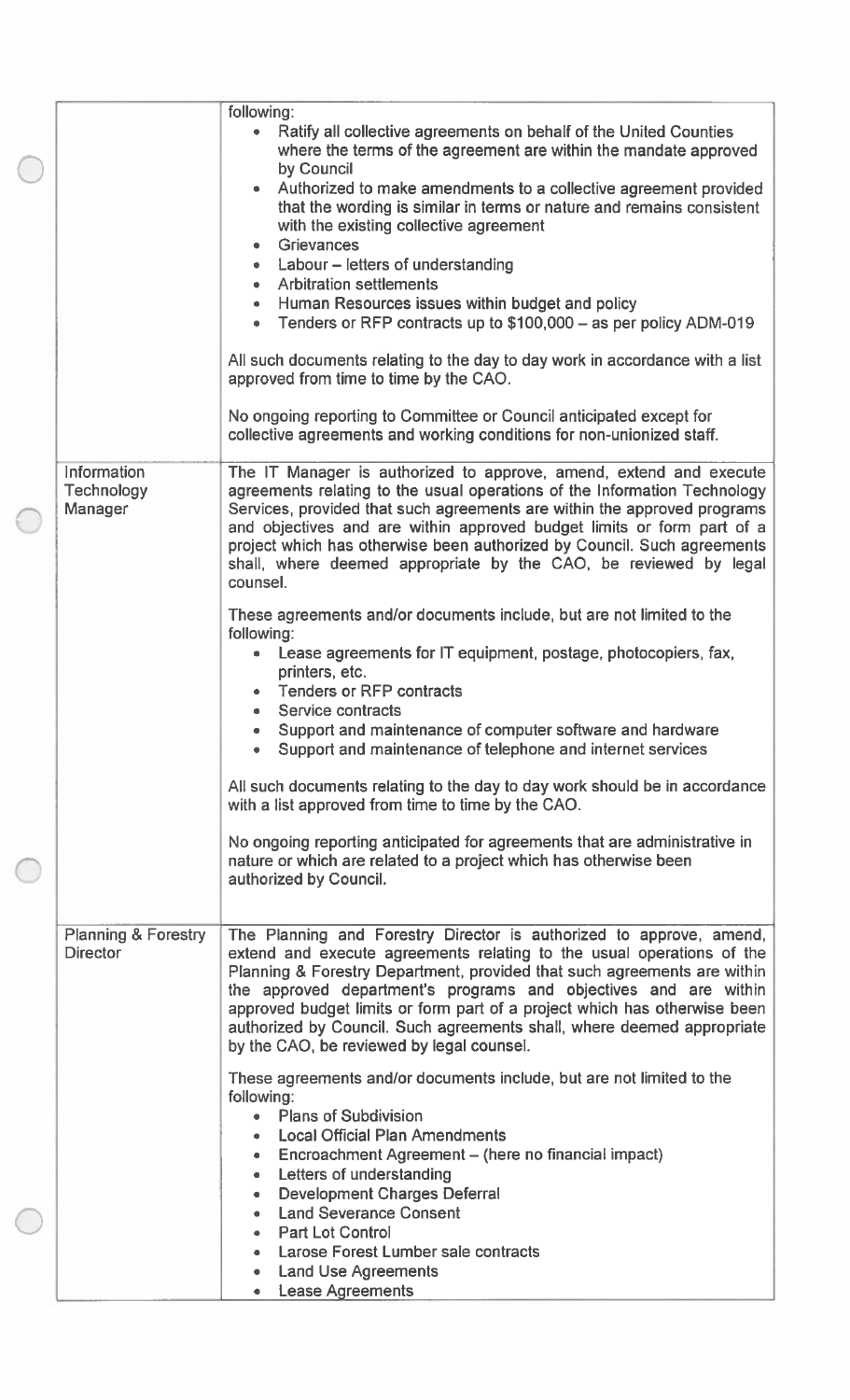|                     | <b>Service Contracts</b><br>$\bullet$<br>Tender & RFP Contracts up to \$100,000 - as per policy ADM-019                                                                                                                                                                                                                                                                                                                                                                                                                                                                                      |
|---------------------|----------------------------------------------------------------------------------------------------------------------------------------------------------------------------------------------------------------------------------------------------------------------------------------------------------------------------------------------------------------------------------------------------------------------------------------------------------------------------------------------------------------------------------------------------------------------------------------------|
|                     | All such documents relating to the day to day work should be in accordance<br>with a list approved from time to time by the CAO.                                                                                                                                                                                                                                                                                                                                                                                                                                                             |
|                     | All decisions on local official plans, major official plan amendments, and<br>other planning and forestry decisions are reported through Committee and<br>documented in the Committee Report. No ongoing reporting anticipated for<br>agreements that are administrative in nature or which are related to a<br>project which has otherwise been authorized by Council.                                                                                                                                                                                                                      |
| <b>Public Works</b> | The Director of Public Works has been delegated administrative powers                                                                                                                                                                                                                                                                                                                                                                                                                                                                                                                        |
| <b>Director</b>     | such as:<br>Authorize temporary road closure for the purposes of road work or<br>$\bullet$<br>parades, street parties, etc.<br>Speed limits in construction zones                                                                                                                                                                                                                                                                                                                                                                                                                            |
|                     | Authority to issue oversized load permits<br>۰                                                                                                                                                                                                                                                                                                                                                                                                                                                                                                                                               |
|                     | Authority to purchase (as per purchasing By-law)                                                                                                                                                                                                                                                                                                                                                                                                                                                                                                                                             |
|                     | Authority to issue entrance permits<br>$\bullet$                                                                                                                                                                                                                                                                                                                                                                                                                                                                                                                                             |
|                     | Authority to reduce load limits on highways<br>۰                                                                                                                                                                                                                                                                                                                                                                                                                                                                                                                                             |
|                     | Authority to issue front yard ditch filling permits                                                                                                                                                                                                                                                                                                                                                                                                                                                                                                                                          |
|                     | Authority to issue road cut permits<br>۰                                                                                                                                                                                                                                                                                                                                                                                                                                                                                                                                                     |
|                     | The Director of Public Works is authorized to approve, amend, extend and<br>execute agreements relating to the usual operations of the Public Works<br>Department, provided that such agreements are related to approved<br>departmental programs and objectives and are within approved budget<br>limits or form part of a project which has otherwise been authorized by<br>Council. Such agreements shall, where deemed appropriate by the CAO,<br>be reviewed by legal counsel.                                                                                                          |
|                     | These agreements may include, but are not limited to the following<br>services:                                                                                                                                                                                                                                                                                                                                                                                                                                                                                                              |
|                     | Land acquisition through land severances and site plan applications<br>and subdivision agreements                                                                                                                                                                                                                                                                                                                                                                                                                                                                                            |
|                     | Temporary and short-term road closures for the purpose of<br>conducting road work<br><b>Engineering services</b><br>۰                                                                                                                                                                                                                                                                                                                                                                                                                                                                        |
|                     | Service agreements                                                                                                                                                                                                                                                                                                                                                                                                                                                                                                                                                                           |
|                     | Cleaning and clearing of ditches along municipal roads<br>۰<br>Snow plowing and removal<br>۰<br>Road grading<br>۰                                                                                                                                                                                                                                                                                                                                                                                                                                                                            |
|                     | Machinery rental                                                                                                                                                                                                                                                                                                                                                                                                                                                                                                                                                                             |
|                     | Service contracts                                                                                                                                                                                                                                                                                                                                                                                                                                                                                                                                                                            |
|                     | Tenders & RFP Contracts up to \$100,000 - as per Policy ADM-019<br>Pipe crossing agreements with landowners<br>$\bullet$                                                                                                                                                                                                                                                                                                                                                                                                                                                                     |
|                     | All such documents relating to the day to day work should be in accordance<br>with a list approved from time to time by the CAO.                                                                                                                                                                                                                                                                                                                                                                                                                                                             |
|                     | Upon executing agreements such as land acquisition through land<br>severances and site plan applications, engineering services, service<br>agreements, tender & RFP contracts, the Director shall inform Council<br>accordingly by reporting to the Public Works Committee. However, no<br>ongoing reporting is anticipated regarding temporary road closures,<br>reducing load limits on highways, entrance permits, for issuing oversized<br>load permits and day to day work regarding the usual operations of the<br>Public Works Department or which are related to a project which has |
|                     | otherwise been authorized by Council.                                                                                                                                                                                                                                                                                                                                                                                                                                                                                                                                                        |